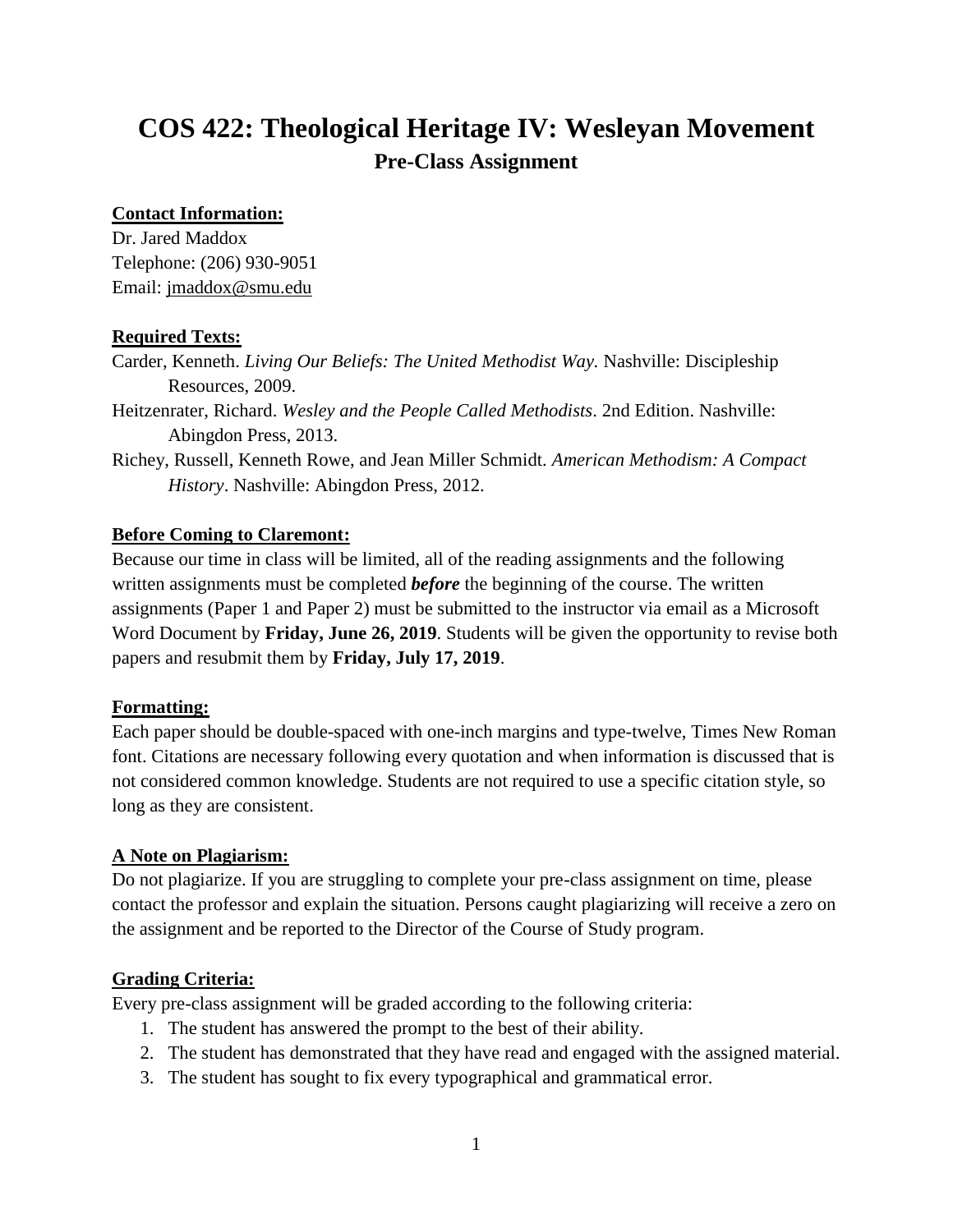- 4. The student has properly cited their sources, thus avoiding intentional and unintentional plagiarism.
- 5. The student has written the required number of sentences and/or paragraphs.

#### **Please Read the Following Instructions Carefully**

## **Paper 1:**

During the past 300 years, The United Methodist Church has transformed from a small movement into the second largest Protestant denomination in the United States. Paper 1 encourages each student to better understand and critically interact with important persons, places, structures, and decisions that have shaped and will continue to shape the church.

Section 1: Describe or define 8 of the following 12 terms and names. Each description/definition should be 2-3 sentences, in your own words, and based on the required texts.

- 1. Arminianism
- 2. "The Holy Club"
- 3. The "Quietism" or "Stillness" **Controversy**
- 4. George Whitefield
- 5. Peter Bӧhler
- 6. Fetter Lane Society
- 7. Aldersgate
- 8. Field Preaching
- 9. Classes and Bands
- 10. Foundery Society
- 11. The General Rules
- 12. John Fletcher

Section 2: Write a 3 to 4 paragraph essay on 1 of the 2 essay questions provided below.

- 1. What characterized the life and ministry of Francis Asbury and other early American itinerants? What structures and disciplinary requirements did they believe were necessary for American Methodism to transition from a society to a church? Which of these characteristics, structures, and disciplinary requirements do you still see within The United Methodist Church?
- 2. What role did Nathan Bangs play in the transformation of the Methodist Episcopal Church? Why did some Methodists believe that this transformation constituted an abandonment of the church's founding ethos and discipline? Do you believe the church could have grown beyond a small denomination without a publishing house, missionary society, educational institutions, or increasing itinerant salaries? In your opinion, how have these changes affected the mission and ministry of the church?

Section 3: Write a 3 to 4 paragraph essay on 1 of the 3 essay questions provided below.

1. Why was Bishop Andrew the central figure in the division of the Methodist Episcopal Church? How did the Committee of Nine and Plan of Separation seek to make the division as peaceable as possible? Do you believe an updated version of the Plan of Separation could succeed in diffusing the present-day tension over homosexual marriage and ordination?